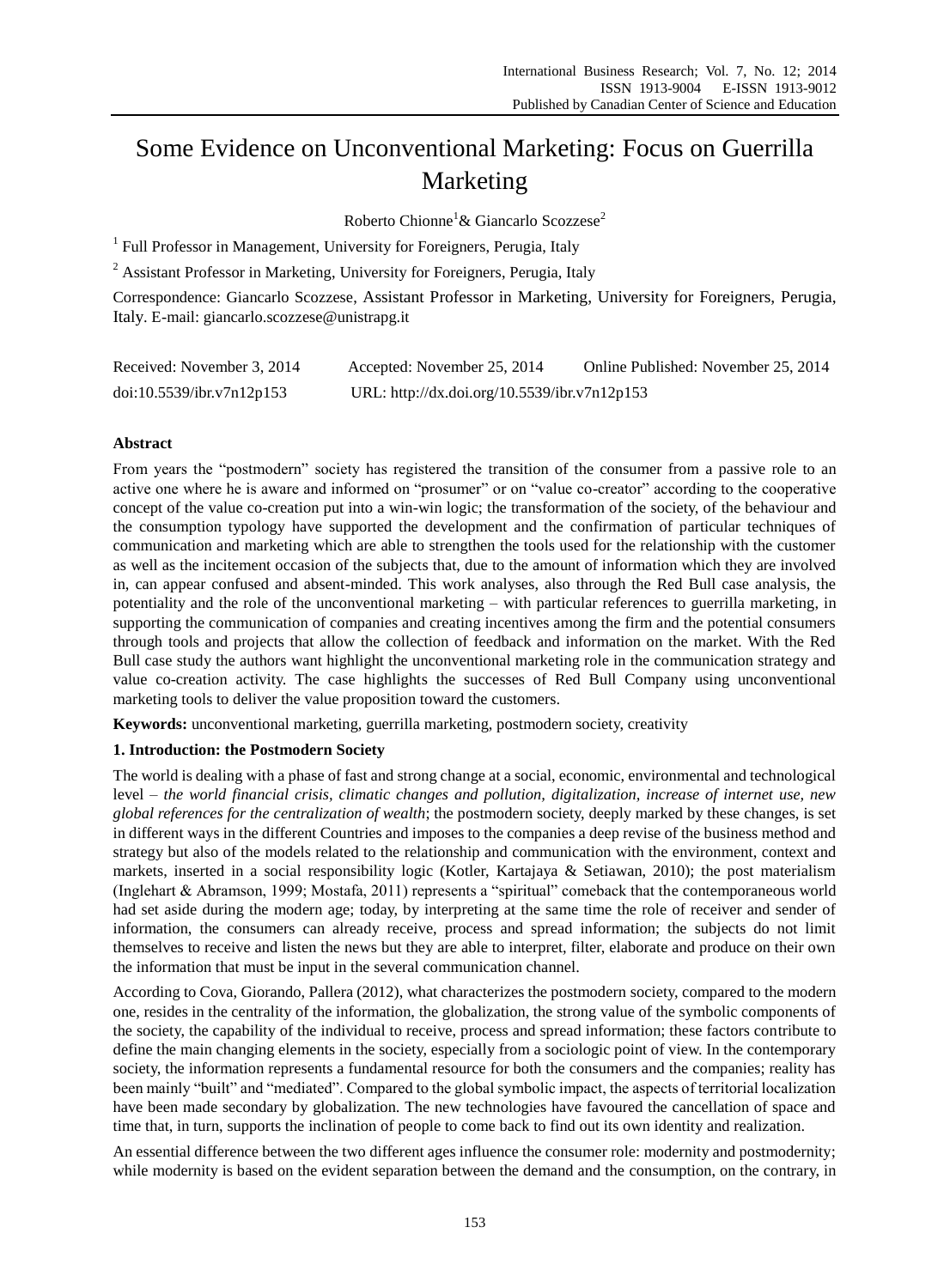post modernity these two aspects get close till the complete fusion. The co-creation concept stands out and synthetize the win-win exchange between company and consumer, project and consumer, in a value co-generation logic where the exchange concept is almost au pair and where the parts contributes to the mutual growth of the value (Polese, Pels & Brodie, 2011).

## **2. The New Consumers and the New Consumption Models**

The society transformation has significantly influenced the consumption and the consumers, editing their role and behaviour; the figure of the consumer has adapted itself to the several and drastic social, economic and technological changes, moving from a subaltern role to a central one. In the age of information, technology and web, the consumers are well-informed and educated (Schouten & McAlexander, 1995) and they have the possibility to compare the several value offers, whose concept is subjectively interpreted from the potential customers with a specific cultural and value outfit (Kotler, Kartajaya, Setiawan, 2010).

The current business environment is based on the consumer participation, globalization and creativeness. This makes the consumers more collaborative and careful to the cultural, emotional and experience aspects that are all intangible.

Some peculiar characteristics of the today consumer stand out:

- **Generally more informed:** thanks to the huge amount of information available on the media, and in particular on the web, made available by the companies, the opinion leaders and the consumers themselves;
- **More responsible:** the consumers pay more attention to the ethical aspect of the consumption, the production techniques and processes, to the environment safety, to the work conditions; the social responsibility of the companies becomes an important parameter for the evaluation of the consumer in the purchase phase. It is an aspect that affects the company reputation;
- **More changeable:** The consumer figure is more and more complex, strange and contradictory; the purchase become an action of personal gratification, desire satisfaction, status symbol and its own expression;
- **More leading:** thanks to the spread of participative platforms/tools/channels of the web 2.0 *in particular the social network websites* – consumers can exchange information on any product and company influencing the purchase decision of the consumer interconnected through the same network.

The contemporary consumer, due to his characteristics, has been defined by some marketing researchers as "consumer  $2.0$ " or "postmodern consumer"; it is a new conception of consumer that has some completely new characteristics compared to the past. These new consumers want to collaborate among themselves and with the firms, moving from the "consumer" role to the "prosumer" one (that is producer and consumer) (Toffler, 1980); in order to describe the situation that the new consumer deals with, Ritzer and Jurgenson (2010) use the word ―Prosumption‖ – *sum of the words "production" and "consumption".*

The present consumer wants to take part into the decision-making processes of the companies, to express his own opinion and to share the information on the net (with the whole consumers' community). He wants also to contribute to improve, design and advertise a product by collaborating with the companies with a proactive and co-creative logic.

By now, the consumer has changed his skin, he becomes independent, expert, demanding, selecting and inclined to a holistic approach; we have moved from the "brand monologue" to the "dialogue" and the consumer goes from a marketing mainly aimed to the increase of the market to a more sociological approach – *societing*. The word societing (Fabris, 2009) tries to explain the process of "inputting into the society" and "doing the society"; in a nutshell, marketing and sociology merge into a postmodern need characterised by the necessity of considering the society as a set of fast changing entities having rules and boundaries very difficult to be codified; we need to assume that "the company is a social actor integrated in a social context" (Badot, Bucci & Cova, 1993).

The marketing strategies do not just concern the relationship of the market exchange but they always influence the behaviour and the process of new meaning creation in the value concept. In general, the marketer scope is not the market but the society, with all the consequences that it can involve.

## **3. The Unconventional Communication: Concepts from the Literature**

An unconventional approach of marketing does not underpin the replacement of the conventional strategy with a complete unconventional project; paths intersect, distance and cross themselves, because of the continue research of creating new incentives for the consumers and the most synergy and coherence of the sent message (Brioschi  $\&$ Usleghi, 2009).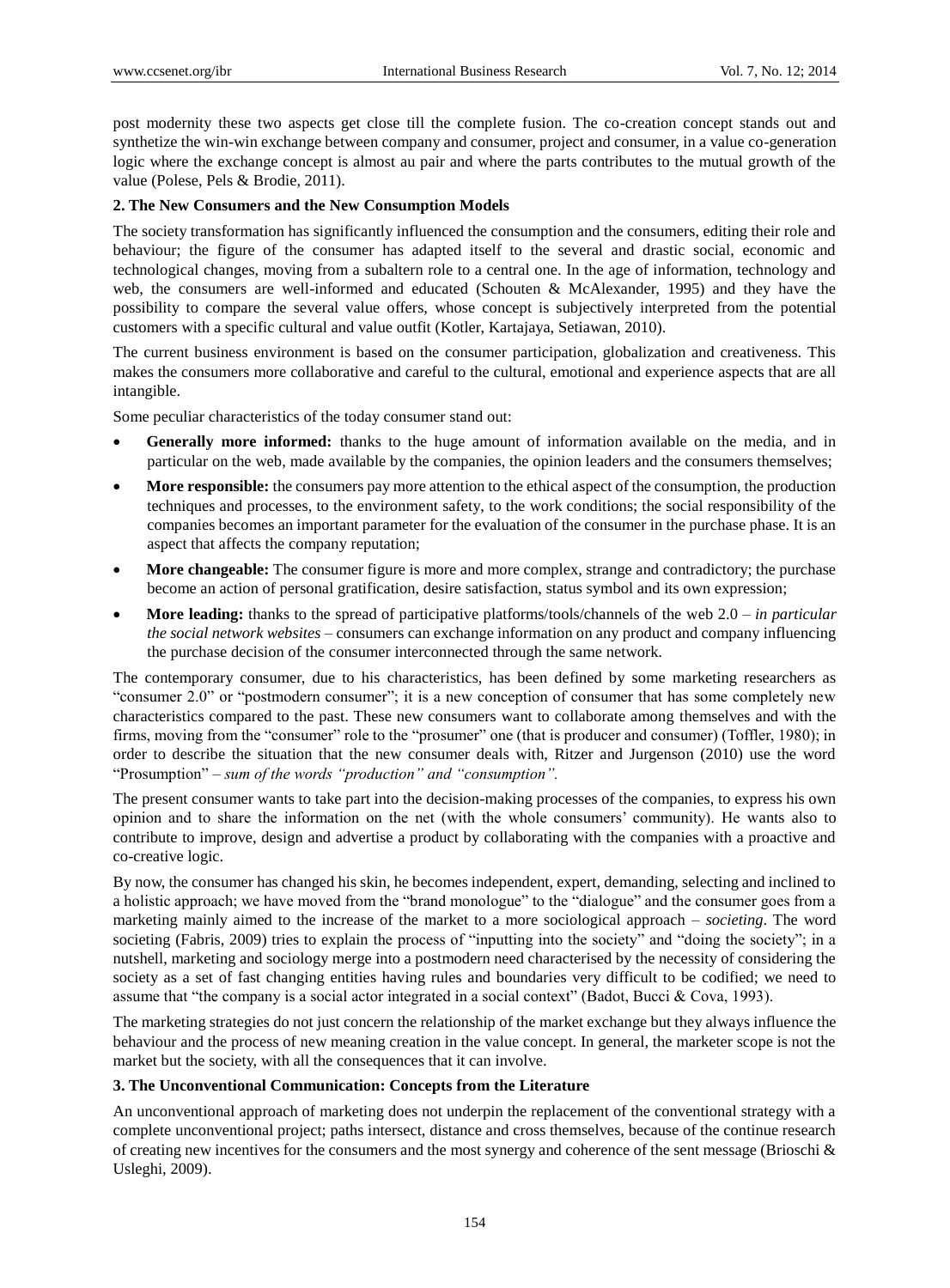The management practice teaches to optimize the intervention and to develop marketing and communications processes that somehow growth in a complementary way and add together several tools. The business marketing becomes unconventional when it strengthens the communication of the message with innovative, specific and variable tools that, somehow, maintain the consumer's awareness or incite his interest.

Although we speak of unconventional marketing, as the tools and the activity mainly concern the communication, we should speak of unconventional communication but, in some sense and for some products/service, the marketing process is also completed from strategic and results measurement components; this is especially true when we deal with a win-win logic of value co-creation and by consequence when we give some input to the market and build a strategic framework that can take feedback and proposals for the development and the creation – *for a new modulation* – of a strategy.

In a so changed society, based on the continuous exchange of information, where people are just not the "receiver" but also the "sender" of the information, so producer of contents, marketing cannot be based on classic branding models and on a traditional approach.

The approaches to the innovative techniques of unconventional communication are based on the "bottom study" of the target psychology, the rational and emotional stimulus, the space where the consumer move, the needs that push himself to want and desire a certain product, the codes that regulate and influence his behaviour in acting, buying and consuming. But in particular, the new communication and marketing approaches assert that companies should not look for a positioning of their product in the market but for what in jargon is called "sense providing" or rather "the sense in the society". So the company should try to place their products and their brand in the society, explaining the usefulness and the sense of that brand/product. As matter of fact today the brand is a sense provider.

#### *3.1 Unconventional and Guerrilla Marketing*

With the consumption and society changes, with the multiplication of the incentives and the messages, new marketing and communication needs born; in particular, the unconventional marketing takes an important role.

The "Guerrilla Marketing" arises among the unconventional marketing elements (Levinson, 1984). Levinson, one of the first researchers studying the phenomenon of unconventional strategies, explained the phenomenon in this way: "it's a body of unconventional ways of pursuing conventional goals"; the author asserts that the guerrilla marketing is a "... proven method of achieving profits with minimum money".

To explain the guerrilla marketing we need to focus on the meaning of the word "guerrilla": in the military language guerrilla is *a way of fight done by irregular armed formations that fight again a regular army (Zingarelli,* 2010). As a matter of fact it represents an activity that develops with ambushes, attacks, sabotages, surprising attacks and the consequent short fight, generally happening across mountain, wooded and inaccessible areas that are advantageous for the fast movement of small formations. The technique can be used to avoid the direct fight with larger enemy formations by fighting with a fast and incisive strategy. The concept of guerrilla marketing that Levinson applies to the marketing, is a concept taken from the military field that refers to "an unconventional war" that is different from the conventional one. The unconventional war is based on the attempt of gaining the fight through attack strategies and arms that aim at generating subversion or threat and that are not regulated from international agreements. Umberto Eco stated: "in the age where the information has become the main necessity and where the power is just owned from people who control the media, the guerrilla, interpreted as a way of communication that is parallel to the traditional media, is the most successful action" (Eco, 1973). Eco uses the word guerrilla, but from a different point of view: he did not propose, as Levinson did, to replace the traditional approach with a low budget and unconventional communication, but to put side by side the two strategies.

The guerrilla marketing is a set of communication strategies that are innovative and necessarily sensational and that surprise the target by creating viral dynamics of message spread thanks to the investment of energy and fantasy instead of money (Simone, 2006); Guerrilla marketing uses a combination of engaging vehicles (Simone,2006) including elements of public relations, advertising, and marketing into an offensive promotion strategy to reach consumers through a variety of means. Sometimes ago this approach could be rarely observed just in the small companies while, today, it is used from any kind of firms that are attracted from the efficiency of these strategies.

The guerrilla marketing (Munkhammar et al., 2014) has its origin also in the "cultural jamming" movement (Brioschi & Uslenghi, 2009); the cultural jamming, or cultural disturbance, is a form of activism that carries out mainly illegal actions of guerrilla communication against multinational companies aimed at twisting the original message of the company, ridicule it and incentivize a reflection (Brioschi & Uslenghi, 2009).

The guerrilla marketing, starting from these intents, has been used to convey precise messages and it has reached a relevant position in the communication strategies, not only because of the cheapness of its realization but, for sure,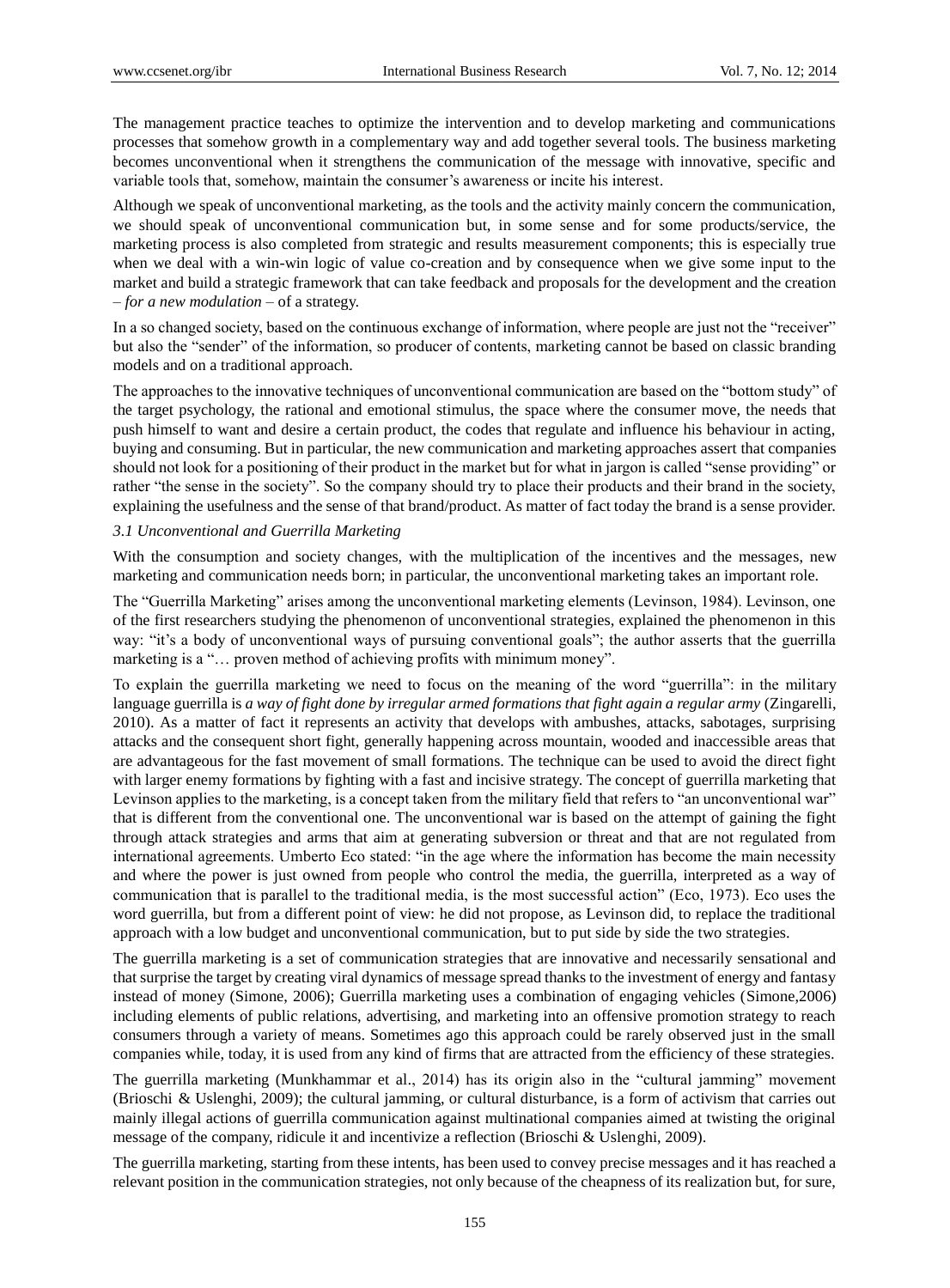for the incisiveness of the communication techniques characterised from unusual, unexpected, not regular and unconventional actions (Hutter & Hoffmann, 2011). Today, unlike the American situation of the past, especially big companies use to resort to unconventional actions of guerrilla marketing, as they are attracted also by the effectiveness of these techniques, avoiding the crowding of the conventional channels and to advertise in an original way new products or specific brand values; the guerrilla marketing is based on original and creative ideas, an innovative approach completely different compared to the past, so as to take and understand the phenomenon arising in the society. The guerrilla marketing is the funding concept of the unconventional marketing and so it is often considered as its synonym.

## **4. Discussion on the Tools of Unconventional Marketing in the Guerrilla Marketing**

The cheapness and the cost convenience related to the development of guerrilla marketing campaigns are surely inserted in the subjective evaluations of the managers who compare duties, opportunities and result of the related investment. Sometimes the practical experience shows that the small and medium companies prefer the guerrilla marketing because of the possibility to develop communication activities with a limited budget while big multinational companies such as Nike, Microsoft, Adidas or Sony invest in the guerrilla marketing a communication budget that can be comparable to the campaigns made on traditional media (Burton & Chadwick, 2009).; it is clear that, in proportion, the same consideration can be applied to the small and medium companies.

So the guerrilla marketing is a set of communication tools that goes beyond the traditional schemes to stimulate and develop emotions (that are not necessarily positive) and to provoke, astonishment and floor. The guerrilla reaches the consumer in the moments and places where its "advertising consciousness" is not active (as it happens nowadays in front of the TV or listening to the radio), that is when its defence against the communication message is lower; the effects that the guerrilla marketing produces on its "victims" are curiosity and involvement. We can find the guerrilla effects in the streets, on the walls, on the benches, on the bottom of the glasses, in fake conversations, on the banknotes, on the fruit, and even on the human body; the guerrilla marketing activities are designed to stimulate and create word of mouth, "viral" spread of the message among people. To get the effect that follows the astonishment, it is good that the guerrilla project is in keeping with a base strategy that, in turn, has to be aligned with the main characteristics of the product and the company's strategies.

So three moments of contact with the consumer arise: the first one is the moment of the astonishment; the second one is the involvement in the general strategy of marketing; the last one is the moment of memory and sharing that, as a matter of fact, can develop in the reality (live) or on the web (through the social network web sites).

Even if it is still complex to put some boundaries to the guerrilla marketing topic or to define the unconventional marketing in a certain way, although it is not simple to define a definite set of tools or a framework that is constantly used, we try, then, to describe some tools that are generally used.

## *4.1 Viral Communication*

The viral communication is one of the main tools of the unconventional communication. The term viral marketing has been introduced for the first time in an article published by Jeffrey Rapport from the Harvard Business Scholl in 1996. The viral communication is somehow related to the so-called word-of-mouth (WOM). We have to find the viral marketing origins (Ferguson 2008; Philps et al., 2004) in the word of mouth and in the influence among consumers (Katz & Lazarsfeld, 1955).

The communication is considered viral when the sent message tends to spread in a predominant and spontaneous way as it was a virus; so the viral communication is based on the originality of an idea or a product so as to activate in a spontaneous way the spread of the message (Putrevu & Lord, 2003) letting people speak about it.

The viral idea (Phelps et alii, 2004) begins its spread thanks to a group of people usually called influencer or opinion leader, and then it is disseminated to a wider public usually through the web. Of course the electronic communications or the social platforms, as the social network, simplify the information exchange in a short time passing through excellent viral channels.

The viral marketing allows companies to advertise their own products and services with a certain budget, sometimes even reduced, reaching in some cases a level of awareness that usually can be reached just by using high intensity campaigns of television advertisement (Kaplan & Haenlein, 2010). The viral marketing implies the elaboration and realization of a communication project that, in the following step of the creative process, must be necessarily supported by communication tools that are consistent with the integrated communication message of the company or the product line that must be communicated.

The first characteristic of a viral marketing campaign is, for sure, its immediacy: the message that we want to transmit, the promotion that we want to show must be simple, usable and fast. Secondly the message must have a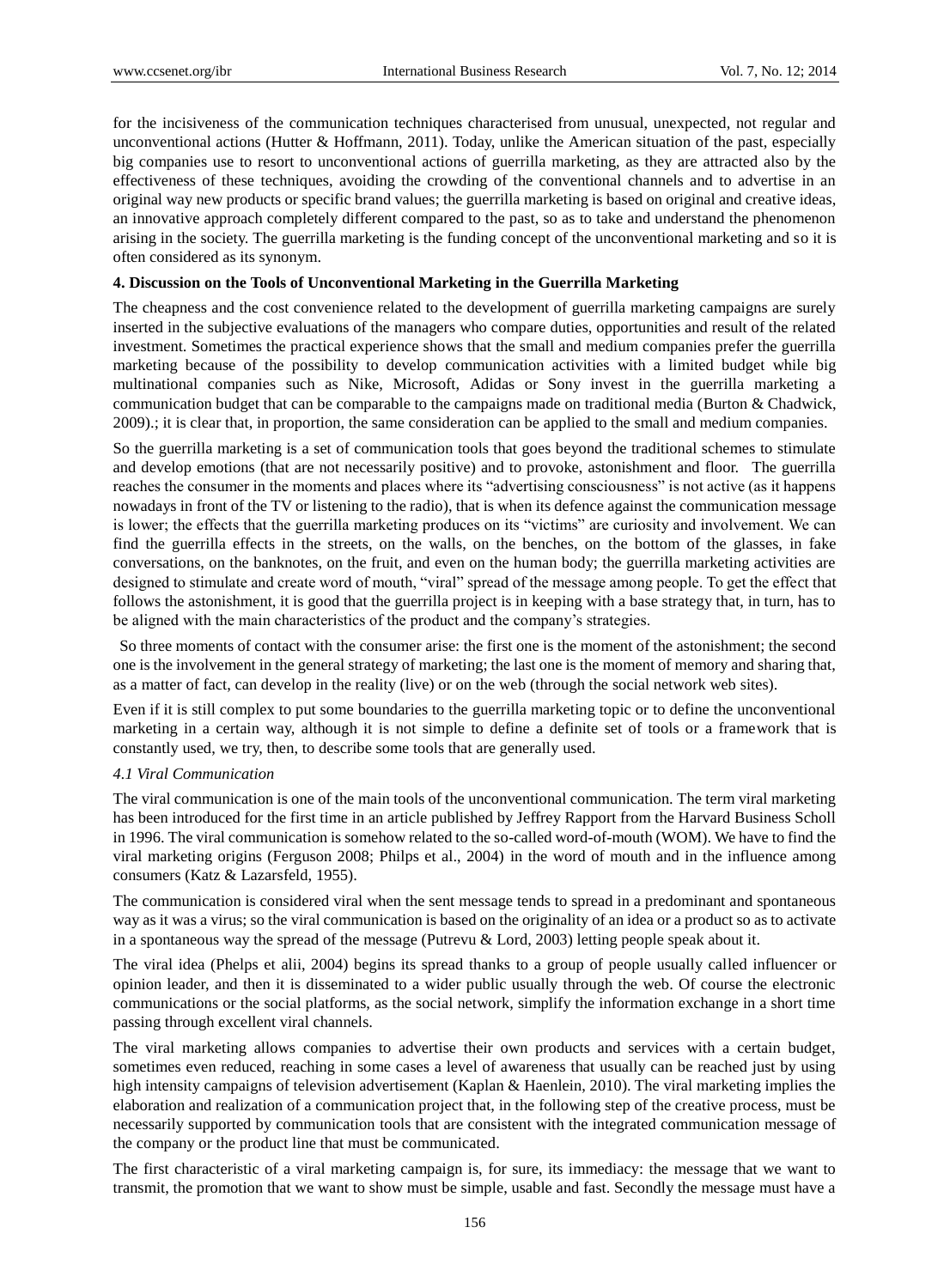strong impact in order to reach the audience, or rather the potential customers or users of the product/service and must have original characteristics to be different compared to the large quantity of messages that everyday arrive from everywhere. Moreover, to be effective, a viral marketing campaign must be planned by considering the referred target: the used language, the tools, the virtual places, and eventually the real ones that will keep the campaign, must be known and suitable for the age and the flavour of the people that it wants to refer to. As a matter of fact, in some cases, the viral marketing campaigns are customized depending on the different referred ages; although it is uncontrollable, the viral market campaign can stimulate the word of mouth and be contagious just if it can be part of peoples' conversations.

Also the buzz marketing is part of the viral marketing. The buzz agents are interested in the product or service; they are made capable of having a preview of the products and services to let them starting the discussion on the market. They often seem to be fan of the product (Hughes, 2005).

The teaser – *it is a preliminary advertising campaign that tries to incentivize the audience without revealing the nature, the name or the brand of the advertised product. It needs a second campaign (follow up) where the mystery*  is unveiled and the product is explicitly advertised. It is a technique used with a large budget and for the launch of *a new product -*, the stickering – *a communication strategy based on the billposting of a large amount of small stickers representing the company brand in public crowded spaces and in strategic points -* and the news making – *to transform into news an happening related to the brand, the company or to its products in a positive way -* are some of the techniques used in the viral marketing.

## *4.2 Ambient and Sensation*

The ambient is a form of communication that uses all the elements of the physic ambient to send messages that can grab consumers' attention. In this way the consumer is involved into the communication by the ambient that surrounds him.

Luxton and Drummond (2000) define the ambient marketing as "the placement of advertisements in unusual and unexpected places, often with unconventional methods and, above all, for the first time", to reach the greatest astonishment of the target subjects.

The ambient communication is a complex form of communication that uses elements belonging to the external ambient, including all the available public areas, to spread messages that incentivize the consumer involvement. This kind of communication, in its several forms, uses the urban space to transmit messages in a less expensive and more efficient way compared to the traditional advertising media; in any case the importance of the marketing-media support, in particular in this period of global economic crisis, is growing (Gambetti, 2010).

The ambient communication derives from the outdoor advertising concept or rather the most ancient way of advertisement, based on the use of open spaces, usually having an urban nature, to communicate with its own audience. Though the ambient marketing derives from the outdoor advertising concept and it is similar to a traditional widespread form of communication, like the advertising billposting and the distribution of fliers, it differs from the other ones for a fundamental factor: the engagement. As a matter of fact the engagement, that means to involve the consumer, is the most important element for this kind of communication and it makes the ambient communication different from the other open air traditional communications as the billposting, where the message are exposed to a passive audience. In the ambient communication, the consumer is not passive and he becomes an active part of the communication as the ambient aims at creating literal contexts where the consumer plays an active role in the new meaning giving of the public stage as Cova, Giordano and Pallera state. In this way all the actors (companies and consumers) are involved in a unique experience.

The ambient uses contextual-ambient elements that help to create the atmosphere that, in turn, determines the collective and individual experience of people in their own daily life by involving the consumer from an emotional point of view and giving a symbolic value and sense to their experiences (Gambetti, 2010).

The ambient communication strategies allow to pursuit three fundamental advantages:

- To arouse unique and unrepeatable emotions in the consumer in order to establish positive associations towards the brand and its products;
- To stimulate the consumer's learning, creativeness and experimentation around the brand products and its messages;
- To lead the consumers' attraction toward the building of an experience around the brand and the social sharing of its contents.

The ambient communication has become an important way for the companies to renew themselves and to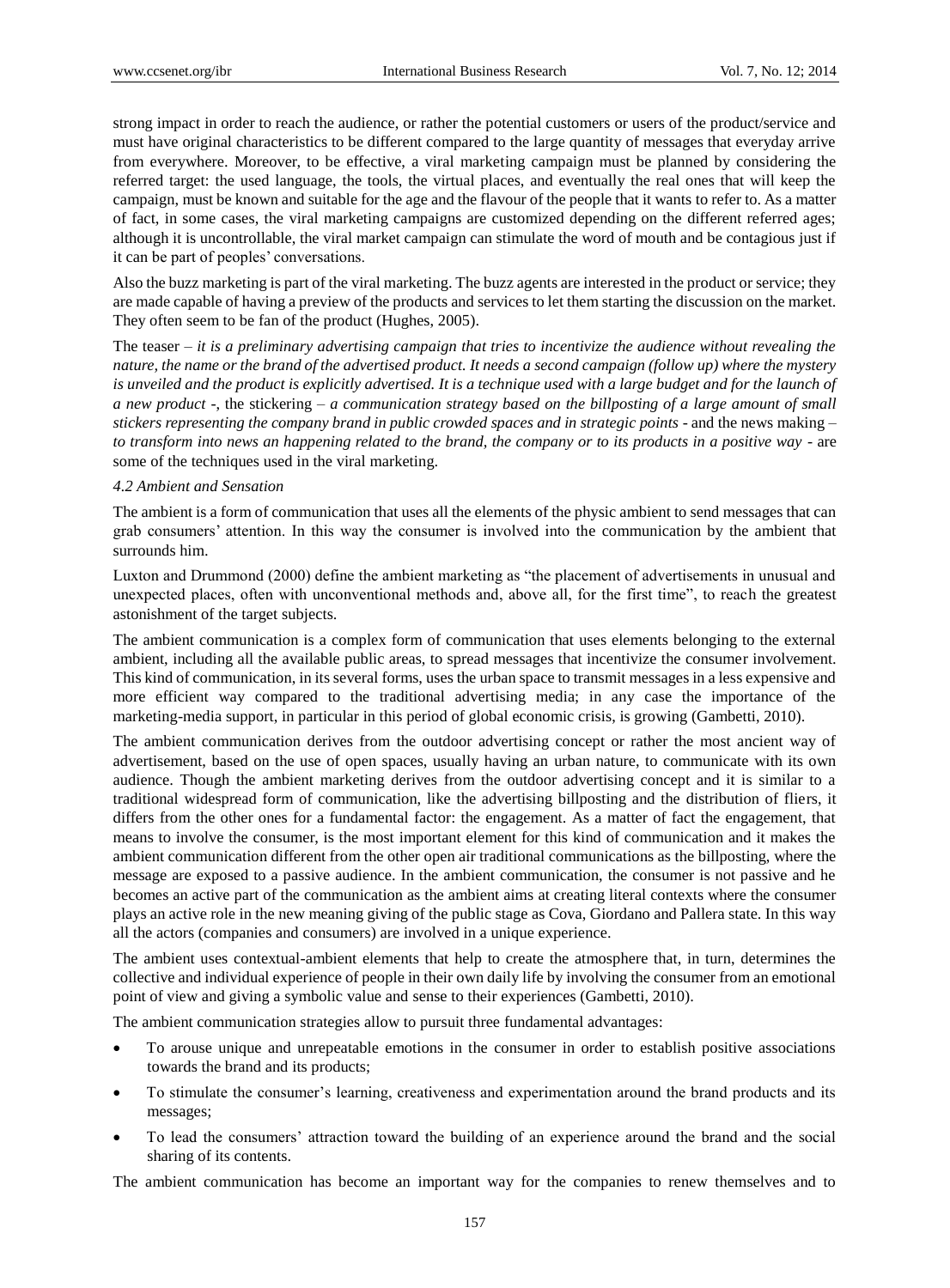revitalize the relation customer-brand; generally this kind of communication is combined with the other elements of the mixed communication and used as strategic branding tool aimed at reaching short term targets of commercial communication. However, the orientation toward the customer of this approach, that is designed to understand the individual and social dynamics of the consumer's behaviour, can play a key long term role.

The "Sensation" concept is related to the "Ambient" one; as a matter of fact, it is based on the same principle of the individual astonishment in a common ambient or a place where events or situations of social aggregation are rarely arranged. According to Hutter and Hoffman (2011a) the "Sensation" actions astonish, through initiatives out of the common, the subjects (often pedestrians) that usually frequent some places. The flashmob can be an example.

Flashmob **(**Grant & Boon, 2013) is a word that has been invented to refer to a group of people staying in a public space for a short time, with the common aim of turning in to practice an unusual and fast action; the meeting is usually arranged through the internet (e-mail, social networks) or by phone. The action rules can be shown to the audience some minutes before that the event takes place or can be transmitted early so that the participants can get ready properly; there are different kinds of flash mob – *frozen flashmob* where the participants stop at a certain time and after a signal, till the signal of the end of the event; *silent rave* where the participants meet at the established place endowed with music players and headphones dancing in a complete silence situation; the *massive flashmobs*  that are events characterized by a meeting of thousand people coming together, in a pacific way, in the same place and at the same moment crowding squares, parks or monuments.

## *4.3 Ambush*

The ambush can be defined as a kind of associative marketing used by an organization to increase the awareness or rather the detectability of the consumer; the unconventional marketing action is extremely evident in this case because it arises in a particular aggressive way; the unconventional marketing activities in this case are related to the communication of a brand/company that is the official sponsor of an event/activity with the presence of brands/companies that are not attending de jure.

In order to understand if the "ambushing" campaigns have been successful the companies measure the consumers' awareness of the sponsor; the ambushing is a technique that has changed in the course of time, that has developed moving from a massive use of the sponsorship campaigns (broadcast and surrounding advertising type) to greater creative efforts and a stronger inclination to the use of an audience or fan as if they were promotional vehicles, the so-called "offsite associative marketing" (Sandler & Shani, 1989).

Anyway the ambushing actions are illegal and risky for the companies that use them (Payne, 1998; Townley et al., 1998) because very often the companies that are subjected to these actions request a reimbursement for the damages caused to their regular sponsoring activity (Townley, et alii, 1998).

# *4.4 Word-of-Mouth (WOM)*

The word-of-mouth (WOM) is a fundamental concept of the unconventional communication and it is somehow interdependent if compared to the other unconventional tools because it is traditionally used. The WOM is a communication that has a very ancient origin and it is usually considered a verbal form of communication strengthen by the Web. Today marketing is based on the return to the centrality of the WOM value, or rather on the transmission of information, consideration and opinion on a product or a brand that takes place from person to person in an informal way. The successful component of the WOM is the trust and the trust creation that can be exchangeable between the sender and the receiver.

While the spontaneous WOM is natural and simple to be spread, the WOM built in accordance with to a communication strategy is more complex and must be necessarily based on a communication process that incentivizes the desire of knowing and spreading in an automatic and indirect way the communication and the meaning of the message.

Consumers are available to convey WOM messages with commercial references just in case they get positive perception in:

- An exceptional, excellent, innovative product or service;
- An involving and original message;
- An extraordinary and unpredictable event (for example the guerrilla activity can activate a viral spread and generate WOM).

Katz and Lazarsfeld (1955) state that the WOM can affect the behaviour of the consumers as it is more effective than the traditional media advertisement in the decisions related to the choice of the brand. In the last years the online WOM has acquired a main role, as the traditional one, in influencing the consumer and his behaviour. This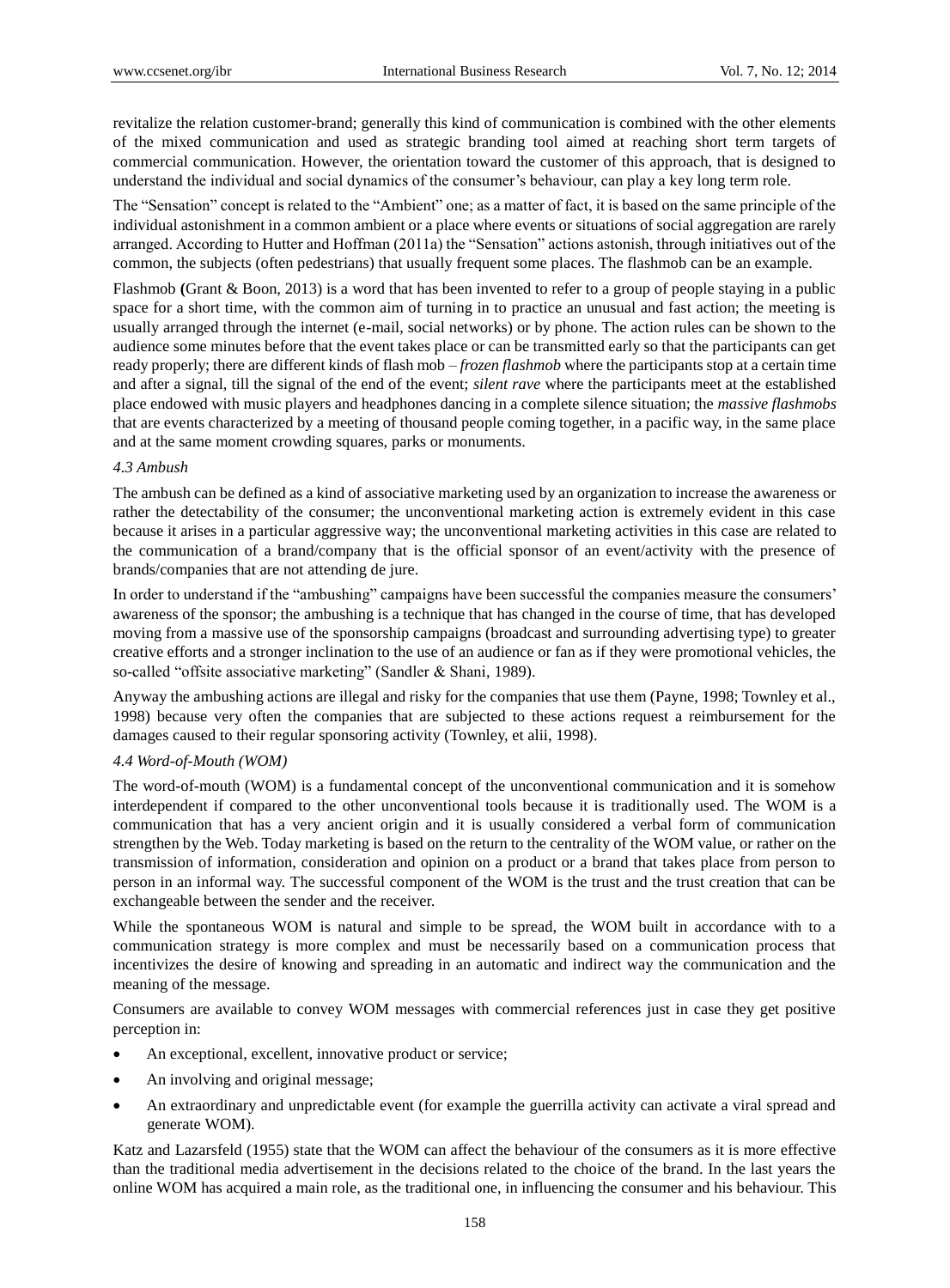happens thanks to the positive externality created by the trust feeling among the consumers (Arora, 2007; Herr et al., 1991), that nowadays are mainly influenced by virtual communities and the social networks developed on the most important web platform (Chevalier & Mayzlin, 2006).

So the WOM is a very powerful communication tool that can influence the consumers' opinion and their purchase choices of a certain product or service. It is important to say that the WOM is useful not only for the consumers that use to exchange opinions and that know useful information and the experiences of other users that have already done the purchase, but it is also useful for the companies. The comments and the opinions exchanged by customers on the several online (and offline) channels, let the companies acquire important information as they can know what consumers think about them, for example they can now the quality and the defects of their products etc. Thanks to the network word of mouth, companies can study the consumers and understand their behaviour, their habits and their way of thinking, taking a close look on them in a not officious way (Kozinets, 2002).

According to Cova, Giordano, Pallera, there are several techniques used by company to incentivize the word of mouth:

- **Tryvertising**: is a term deriving from the fusion of the words "trial" and "advertising", and refers to the selective distribution of the product samples to the leader users (it can also be considered a sales promotion technique);
- **Empowered involvement**: it is a technique aimed at involving the consumers in one or more aspects of the marketing, enabling them to influence the development of a product or an advertising campaign;
- **Brand ambassador program**: to invite the most satisfied and loyal consumers to become "brand" ambassador" giving them privileges or preview on the company sequence of events;
- **Causal campaigns**: to support a good cause, with the aim of giving to the consumer one more reason to both purchase the product and develop the WOM;
- **Influencer outreach**: to select the influencer going directly to them as they are the people to whom the consumer ask suggestions when they have to buy a new good or service;
- **Advocacy tracking**: it is the monitoring of the WOM aimed at correcting or changing the approach of the company's marketing strategies.

## **5. Some Evidences on Companies and Unconventional Communication: The Method**

The method involves qualitative analysis, in particular through the investigation of case studies, highlighting the strategic role of unconventional marketing.

The unconventional communication can be successfully used by big and small companies; it can be used as distinction element of the communication, to strengthen the brand notoriety and build and spread the company's policy. In the competitive markets, the building of the belonging to a certain life style, the spread of some interpretation of the way of thinking, the emotion, the consumption way, are all possible also thanks to paths based on input that are continuous and incisive toward the referred target. Although the traditional communication supports a continuative stimulus process, the unconventional one allows the encouragement of the referred market with tools that have been properly created to generate an habit dystonia.

The product categories that have been affected by a wider experimentation of unconventional communication strategies are: food and drinks, media and entertainment, consumer electronics, retail selling, automotive (Gambetti, 2010).

The companies that can successfully use the unconventional marketing and communication activities, present characteristics that make them compatible with the adoption of new marketing approaches and of unconventional communication techniques.

Generally, the company that adopt unconventional marketing and communication strategies, with a higher possibility of being successful, so companies that get positive results from these activities, have particular characteristics:

- **A budget that is adequate to the unconventional communication typology:** Some unconventional activities can be realized with a budget that is reduced compared with the traditional communication on the usual media; on the contrary, some other one can be interested by greater investments to reach the goal;
- **Creative capabilities:** the companies aim at conveying one or more messages. They can do it by using the knowledge and the capabilities that are already inside the company (if owned), otherwise they must look for external experts who perform the activity in outsourcing. Anyway, not every company has the possibility to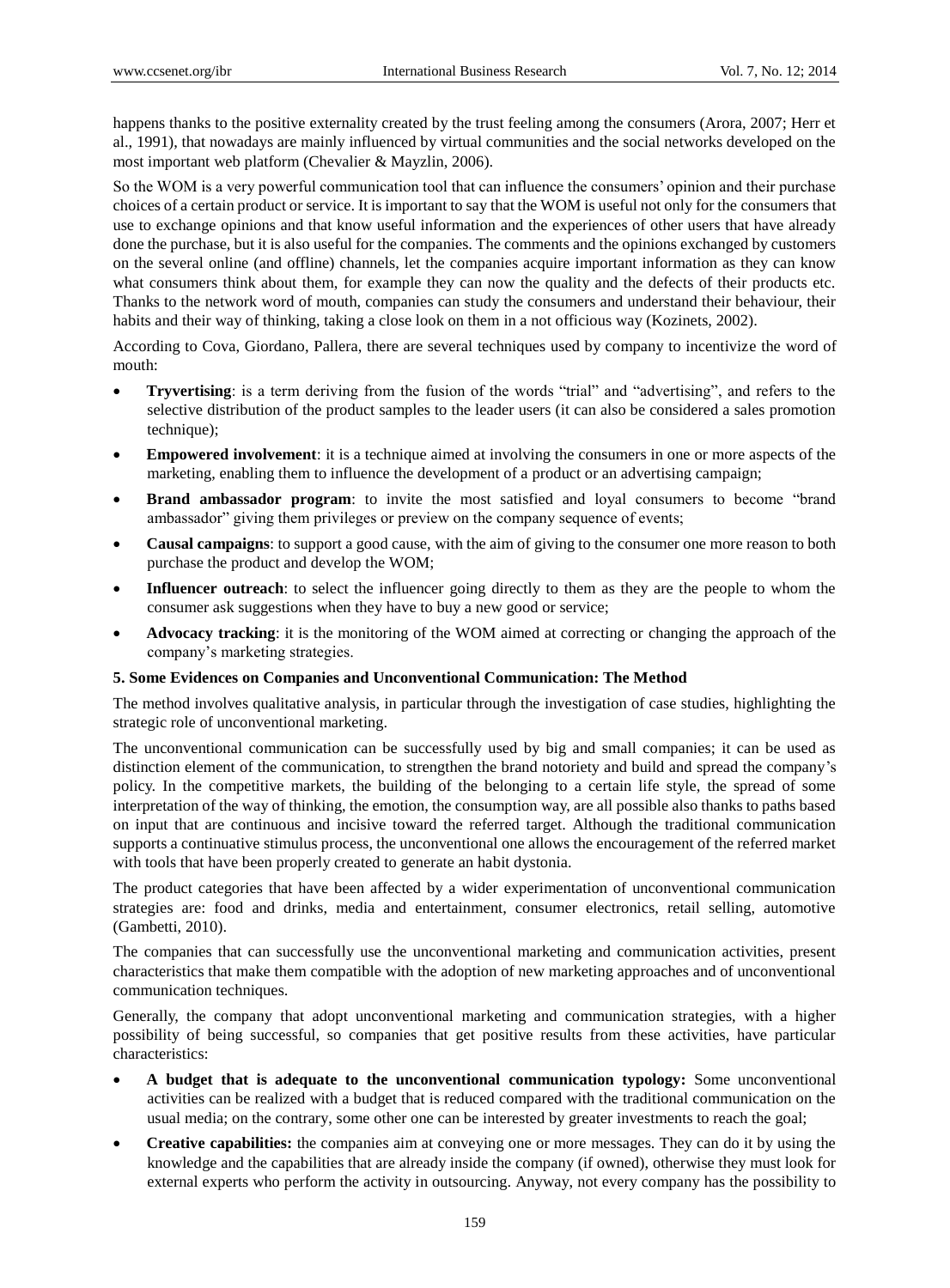use the unconventional communication because of their product typology that is identifiable in the core business. Anyway, to use a project of unconventional communication (internally or externally), the company must internally recognize itself in the creativity factor.

- **An adequate business culture:** a culture that must be advanced, flexible, open to new unconventional experiences, inclined to innovation, risk, changes and to the continuous adjustment and improvement.
- **They put in the market products/services that are compatible with an alternative and unconventional communication:** not every product and/or service is completely compatible with the most innovative forms of unconventional communication. Some products or service can be compatible with a communication that is too much far from the rules and that can easily adapt themselves to the traditional communication media or modality.

Referring to the development and use of the unconventional marketing, the main difference between big and small companies resides almost always in the available budget and, above all, the economic and human resources allocated for the specific projects. As a matter of fact, we should not do a distinction between small and big companies but, among companies that can be potentially interested from the unconventional communication. The distinction could be between companies that need to establish themselves in the market by conveying feeling, emotion, life style and sensation and the ones that base their core business on products whose value is strongly characterized by their material nature. So companies should have the following characteristics:

- A defined budget to be invested in marketing and advertising activities. The size of the budget is not as important as the willingness to believe in an unconventional communication strategy and to invest the right budget needed to reach the established goal;
- A business culture that is open and dynamic, inclined to try new marketing strategies;
- Capabilities helpful to create, eventually realize, and control the unconventional marketing and communication actions in a proper way, by investing time and money in the formation of internal resources or by using external experts.

The difference in using these marketing and communication tools, that resides between big and small entities, is just in the economic and human resources availability that are able to create, manage and finance an unconventional marketing campaign.

The small and medium companies find bigger difficulties in realizing unconventional campaigns for different reasons:

- Lack of specific and adequate knowledge in the creation and control processes;
- Limited budget that can be destined to marketing and communication activities. Often marketing and communication are considered a loss of time and a wrong investment;
- A business culture that is often limited, not so much flexible, not inclined to changes, risk and innovation. A kind of culture that often underrates the importance of a good marketing and communication strategy.

Ultimately, considering the nature of the unconventional marketing, we can fill a model of SWOT survey in order to understand the role and the potentiality of the tools utilization.

|  |  |  |  | Table 1. SWOT analysis of unconventional marketing |  |
|--|--|--|--|----------------------------------------------------|--|
|--|--|--|--|----------------------------------------------------|--|

| <b>STRENGHTS</b> |                                  |  |  |  |
|------------------|----------------------------------|--|--|--|
| $\bullet$        | Surprise                         |  |  |  |
| ٠                | Originality                      |  |  |  |
| ٠                | Extraordinary/exceptional nature |  |  |  |
| $\bullet$        | Unicity                          |  |  |  |
| ٠                | Unpredictability                 |  |  |  |
| ٠                | Flexibility                      |  |  |  |
| ٠                | Memorable content                |  |  |  |
| ٠                | Participation                    |  |  |  |
| ٠                | Involvement                      |  |  |  |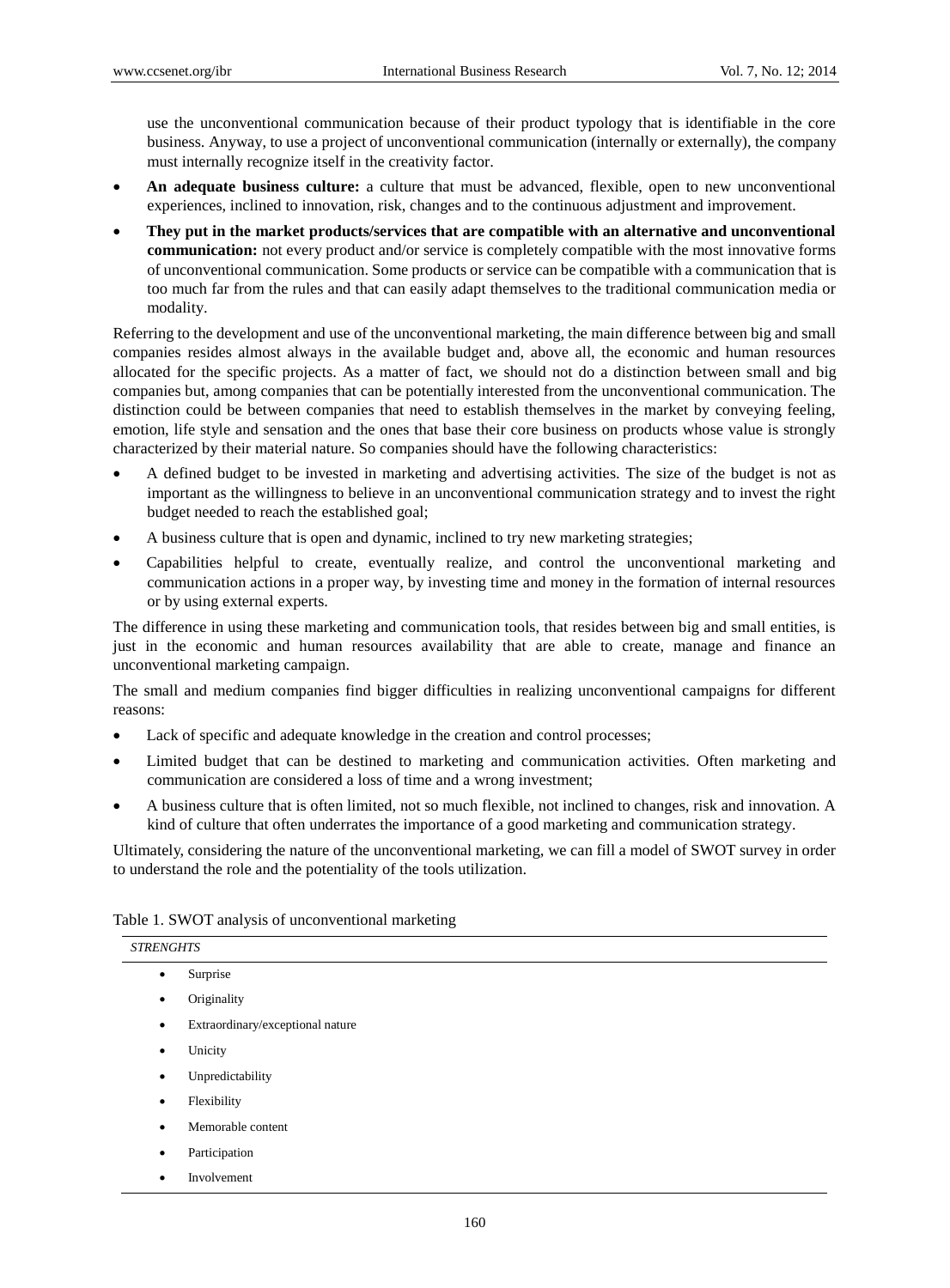- Emotional impact
- Creativeness
- Entertainment/fun
- ―Collaborativity‖ (user collaboration in the communication process)
- Importance and reliability of the message
- Active relation brand-consumer
- Sensitive richness
- Effect-context
- Divergence (simplify memory and memorization)
- To build or improve the brand notoriety
- To influence the consumer's behaviour

#### *OPPORTUNITIES*

- Consumers' availability to the unconventional communication
- Society and consumption changes
- Adoption of unconventional strategies by the several companies with the consequent acceptation of the techniques
- Hyper connectivity of the consumers
- Green-friendly approach used by the consumer (limitation of squandering and green communication)
- Consumer's attention to the value co-creation
- More informed consumers, that have a more variable taste and consumption

#### *WEAKNESSES*

- Absence or low repeatability level of the action/event
- Fast loss of the surprise effect and originality
- Fast obsolescence
- Pervading message: it tends to be spread everywhere so that it can be invasive
- Easy loss of control: the control of the effects/consequences of the communication is difficult
- Difficulty in planning an unconventional action supported by a solid strategy
- Low measurability of the efficiency and the results
- Risk that the message results not relevant

## *THREATS*

- Risk of a failure deriving from the low external support
- Risk of an invasive and not relished communication
- Restrictive laws
- Negative consequences deriving from eventual damages to the environment and to the common assets
- Contamination of the communication made by other external activities
- Potential loss of positive positioning
- Addiction to the unconventional
- Need of adequate resources

Source: Author's elaboration.

## **6. The Red Bull Case**

The methodology used involves the analysis of a single case study (Yin, 1994; Dubois e Gadde, 2001), suitable technique to develop theories about phenomena still little known in the context in which they take place. The use of cases also has the advantage of allowing the study of issues related to the "how" and "why" of recent and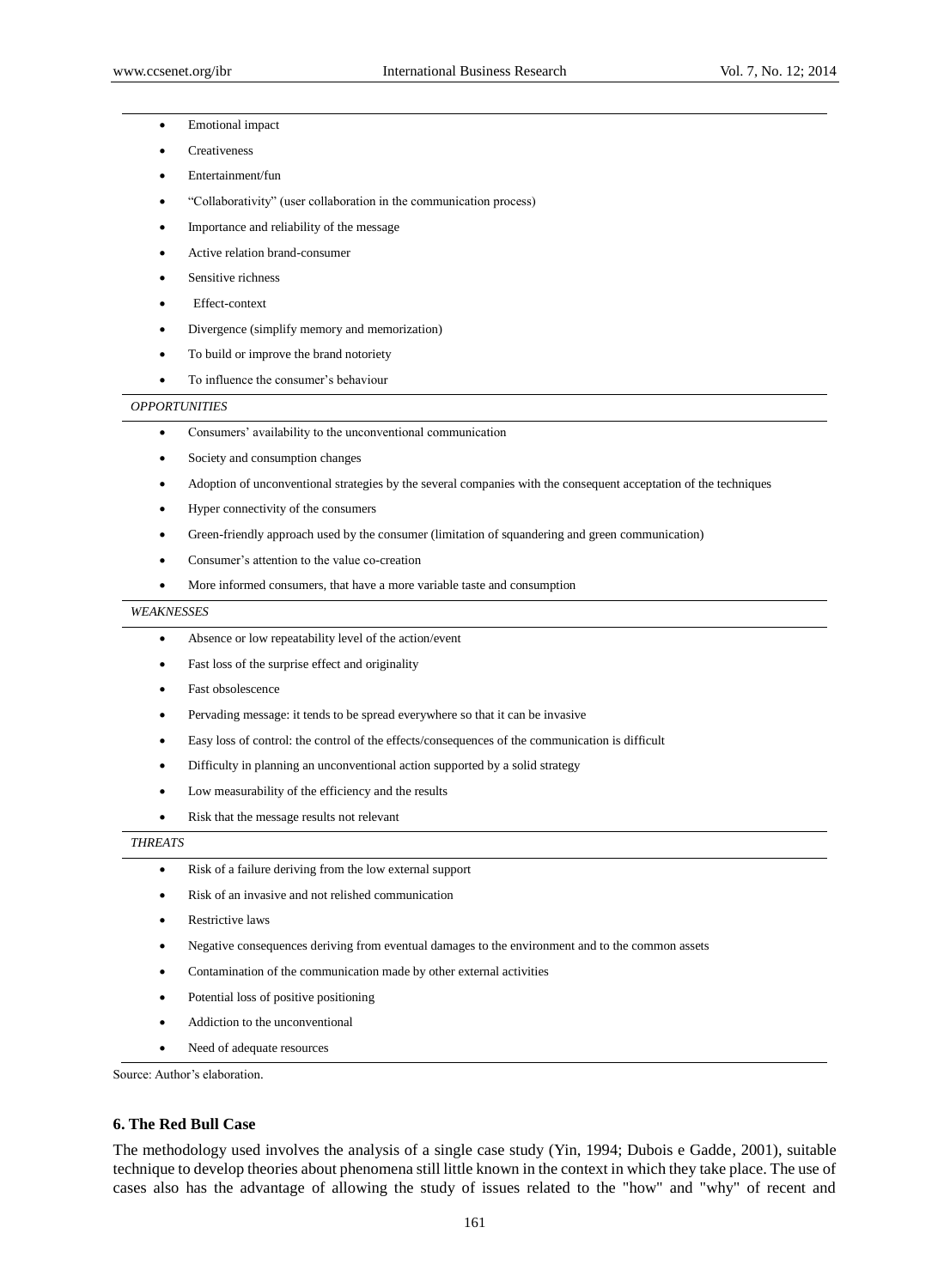contemporary events over which the researcher has little control (Sturman, 1998; Cecconi, 2002; Yin, 2003).

## *6.1 The Company*

Red Bull is the name of a commercial energy drink produced by the namesake Austrian company, from Salzburg, Red Bull GmbH. Dietrich Mateschitz, founder of the company and creator of the drink, drawing on some other Asian products like the "Krating Daeng" ("red water buffalo") – *a "tonic drink" to fight the fatigue sensation* – decides to import in Europe a similar drink and to found the Red Bull GmbH company in 1984, developing the formula of the product and creating a unique concept of marketing. Three years later, for the first time, Mateschitz launches the "Red Bull Energy Drink" on the Austrian market.

In the ‗70s, Chaleo Yoovidhya, cofounder of the Red Bull, managed a pharmaceutical firm that had created a tonic drink, appreciated by truck drivers and firm workers. In 1984, Chaleo met Dietrich Mateschitz, and they invested together in this energy drink by revising the name, the packaging and the original receipt adapting it to the Occidental liking. Few years later, thanks to a revolutionary marketing strategy, Red Bull conquers Austria, Hungary, Great Britain, Germany, and then the whole Europe and in 1997 also enters the USA market.

In the end of 2013, Red Bull had taken on 9.694 people from 166 different Countries while in the end of the previous year; the employees were 8.966 from 165 Countries. In terms of market share, Red Bull is the most popular energy drink in the world; in 2013 5.387 billion cans have been sold, recording an increase of 3.1% compared with 2012. Thanks to a price increase and to a currency fluctuation, the company's sales volume has increased by a 2.2% moving from 4,930 billion to 5,040 billion Euros. Sales, revenues, productiveness and profit have registered the record in the company's history. This positive result is related to the great sale result registered in India (+55%), Japan (+32%), Turkey (+18%), Scandinavia (+16%), Russia (+13%) and Brazil (+12%), together with an efficient management control and continuous investments in the brand (redbull.com).

Red Bull has registered a great growth in the last few years and it is continuing to improve and reach great results – *although the difficult economic situation that the world has suffered in the last years* – showing new records in term of market share, sales volume, expansion in new markets, and internal growth by increasing the number of the human resources.

In comparison with the global market, we represent below the synthetic situation and the progressive increase of people hired and sales volume:

- 2010: 7.758 people hired in 161 Countries with a sales volume of 3,785 billion euro;
- 2011: 8.294 people hired in 164 Countries with a sales volume of 4,253 billion euro;
- 2012: 8.966 people hired in 165 Countries with a sales volume of 4,930 billion euro;
- 2013: 9.694 people hired in 166 Countries with a sales volume of 5,040 billion euro;

## *6.2 The Product*

The energy drink is purchased in 3 formats and 3 versions; in 2008 also a Coke ("Red Bull Simply Cola") has been produced, with exclusively natural products and in 2009 the "Red Bull Energy Shot" has been commercialized in advance in the USA market and it has still not reached the Italian one.

The company shows the energy drink as a physic and a mental energy stimulus that increase the performances, the reaction capabilities, the attention threshold, which improves the feeling of well-being and stimulates metabolism.

## *6.3 Red Bull Marketing Strategy*

Red Bull has registered extraordinary results in several Countries of the world and it has become a leader in the energy drink market thanks to the characteristic of the product recognized by the customers and to the results obtained through the several marketing strategies they used. The company invests in traditional channels – *TV, radio, cinema, newspapers* – uses advertising tools – *mainly sport and music* – and invests in unconventional communication.

Over the past years they have linked the brand to the sport world, starting from extreme sports like windsurfing, base jumping and snowboarding, and progressively widening to the traditional ones like soccer (FC Red Bull Salzburg RB Leipzig, New York Red Bulls, Red Bull Ghana, Red Bull Brazil), hockey (EHC Red Bull München) and Formula 1; in parallel other funny self-deprecating events have been organized: the "Red Bull Soap Box Race" and the "Red Bull Flugtag – a day with the wings" are events where amateurs challenge on board of cars or airplanes devoid of engine, self-built and with funny shapes.

Concerning TV, Red Bull has been advertised through a series of sketches conceived by Kastner & Partners, advising company; the spot structure, unchanged since the beginning, tells short stories, which are ironic and funny,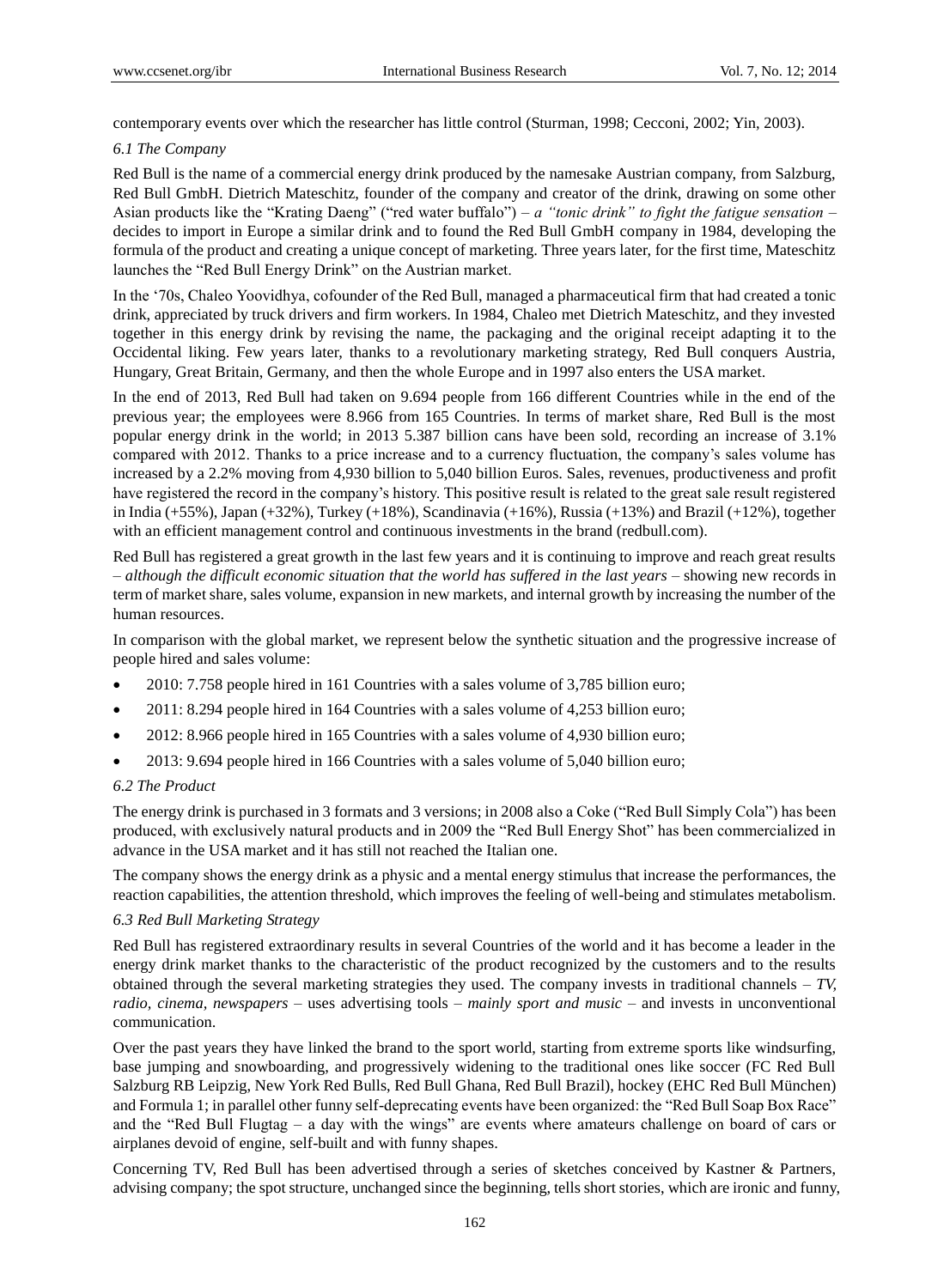through skits drawn with a comic strip style where often the characters break free from small and fastidious daily situation thank to the energy drink that "gives you wings". Part of Red Bull success is also related to the innovative style design of the aluminium can: the product is proposed in the "*sleek cans*", slim cans with a particular and innovative design.

The Red Bull marketing strategy arises in an integrated communication plan the simultaneously promotes the traditional communication, the sponsoring and the unconventional communication to represent its own idea and philosophy of the brand marketing; over the past years several marketing campaign, sponsorship and unconventional communication campaign have been developed. As a matter of fact, to distinguish itself from the competitor, it has decided to invest in advertising and above and below the line communication; Red Bull realizes diversified marketing campaigns at an international level and the several sponsored activities go from the extreme sports to the Formula 1, but also to culture and music.

The company constantly invests in traditional media using a self-deprecating and direct style of communication, continuously highlighting the claim "Red Bull gives you wings". The main target group is made of 18-30 years old people – *male and female*- and, although the communication is somehow calibrated to the year season, the base philosophy is always the same.

Red Bull's communication is aligned with the unconventional marketing not only for the spot activities arranged in several part of the world, but also for the marketing philosophy of the company that, as a matter of fact, represents, in all the initiatives, situations that are at the same time extraordinary, unconventional, extreme and, for sure, astonishing. Red Bull's marketing strategy, which is combined with the company brand in every situation and occasion, provides for the creation of consumers meeting and exchange of strong sensation in order to communicate the excellence and the possibility to go beyond the habits by using the communicated product. These guide lines arise from initiatives already arranged in the past – *at an international level we can remember the Red Bull Road Rage (road cycling and Mtb downhill), the Red Bull Cliff Diving World Series, where the most famous drivers in the world challenge in a diving competition from a 24m high trampoline-.*

In addition to others memorable initiatives with a high level of adrenalin, we can remember the success in Formula 1 and the step out from 39.045m – *Red Bull Stratos* – of the Austrian parachutist Felix Baumgartner, the first man ever going beyond the speed of sound reaching the speed of 1.342,8 Km/h. The event was followed all around the world on the TV and internet setting the live streaming record share with 8 million connections. The operation requested 5 year to be prepared and Red Bull financed it with about 50 million euros.

The global success of Red Bull derives, in part, from the unconventional communication combined with the traditional one and a strong conveyed message that, as a matter of fact, has a great importance because it is autonomously interpreted by the consumers. The brand fills up with contents also through experiences and sensations that involve the consumers in the events and experiences (also just the online ones) where brand loyalty paths get started.

Among the several strategies use to develop curiosity and passion in the consumers, there is the attention to the mystery that surrounds the product since the '90s; a strategy of "myth building" and doubt on some ingredients contained in the Red Bull drink to whom the unconventional marketing has strongly contributed. Also in presence of negative word of mouth and in difficult periods like the current one, the company succeed in planning and keeping a constant development and uses all the elements needed to strengthen the brand communication and the company philosophy that for sure is focused on the creation of value elements able to give to the consumers the possibility of building new models of utilization and the consumption of the product.

## **7. Results and Conclusions**

The most part of the companies that adopt unconventional communication strategies are big organizations that invest high budgets in marketing and communication. They are supported by an adequate sales volume and a more open, innovative and dynamic culture; they are company with specialized, resourceful and creative staff that has high knowledge in marketing and communication; by using outsourcing activities they can manage the design of unconventional marketing activities but, as a matter of fact, the consideration of the use of the tools comes out from the open-mindedness and the necessity to propose messages that are alternative and different.

Companies that use the unconventional marketing need to communicate emotions, philosophy, life style, groups to which belong and new consumption model; they are companies that want to aggregate followers, fans and supporter around their offer that, in some cases, can take a second place compared to the conveyed message; they have not only the necessity to show the existence of a product/service that solves a problem or does a specific function.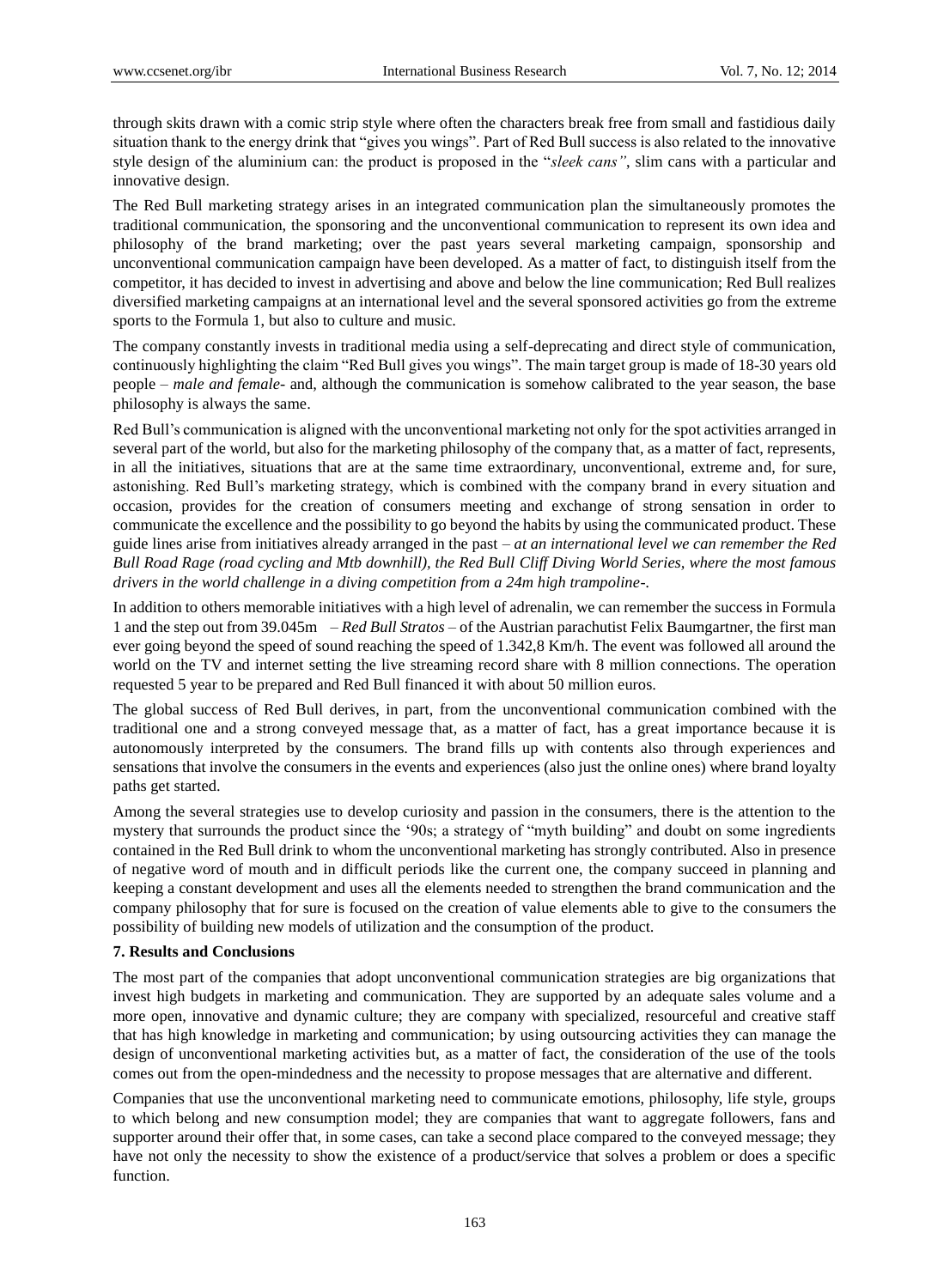The unconventional marketing is a complex tool that must be used according to a precise project and a compatible strategy with the widest and complete marketing project and company communication; as a matter of fact, the financial commitment – that is not necessarily small –represents just one of the components of a project that has to fit with other ones that must be developed in parallel. In fact, it is impossible to think to an unconventional marketing activity having not the related support of a communication project inclusive of the whole company or product/service that is the object of the unconventional campaign. In addition to the astonishment and after the sensation and the stimulus, also a concrete and solid offer is needed.

In parallel, in some cases, also the small or medium companies can plan and realize successful unconventional campaigns, especially for the launch of a product/service, if they use creativity, original ideas, competence, professionalism and a flexible and innovative business culture; the utilization of the cheapness and efficiency of the new social web channels, social network, of the community and physic and virtual ambient, allows to convey original and impact unconventional messages or actions. In this way they can succeed in starting the word of mouth and a virtuous and involving stimulus. One of the strong points of the unconventional communication is the possibility to multiply the success occasion of a communication project through original, creative and unique ideas.

## **References**

Arora, H. (2007). Word of mouth in the world of marketing. *Journal of Marketing Management, 6*, 51–65.

- Badot, O., Bucci, A., & Cova, B. (1993). Societing: Managerial Response to European Aestheticization. *European Management Journal*, Special Issue EAP 20th Anniversary, 48–55.
- Brioschi, A., & Uslenghi, A. (2009). *White space*. Comunicazione non convenzionale, Milano, EGEA.
- Burton, N., & Chadwick, S. (2009). Ambush marketing in sport: An analysis of sponsorship protection means and counter-ambush measures. *Journal of Sponsorship, 2*(4), 303–15.
- Cecconi, L. (2002). *La ricerca qualitativa in educazione*. Franco Angeli, Milano.
- Chevalier, J. A., & Mayzlin, D. (2006). The Effect of Word of Mouth on Sales: Online Book Reviews. *Journal of Marketing Research, 43*(3), 345–54. http://dx.doi.org/10.1509/jmkr.43.3.345
- Cova, B., Giordano, A., & Pallera, M. (2012). Marketing non-convenzionale. Viral, guerrilla, tribal, societing e i 10 principi fondamentali del marketing postmoderno.
- Dubois, A., & Gadde, L. E. (2001). Case studies in business market research. In Woodside, A. (Ed.), *Handbook of business marketing research. Advances in marketing and purchasing, 9*. Cambridge: JAI Press.
- Eco, U. (1973). *Per una guerriglia semiologica.* In Il costume di casa, Milano, Bompiani.
- Fabris, G. (2009). *Societing: Il marketing nella società postmoderna*. Milano: EGEA.
- Ferguson, R. (2008). Word of mouth and viral marketing: Taking the temperature of the hottest trends in marketing. *J. Consum. Market, 25*, 179–182. http://dx.doi.org/10.1108/07363760810870671
- Gambetti, R. C. (2010). Ambient communication: how to engage consumers in urban touch-points. *California Management Review, 52*(3), Spring, 34–51. http://dx.doi.org/10.1525/cmr.2010.52.3.34
- Grant, P., & Boon, E. (2013). When the persuasion attempt fails—an examination of consumers' perception of branded flash mobs. *Journal of Public Affairs, Special Issue: Viral Media & Marketing: Strategy, Policy and Exploitation, 13*(2), 190–201. http://dx.doi.org/10.1002/pa.1474
- Herr, P. M., Kardes, F. R., & Kim, J. (1991). Effects of word-of-mouth and product-attribute information on persuasion: An accessibility-diagnosticity perspective. *J. Consum. Res., 17*, 454–462. http://dx.doi.org/10.1086/208570
- Hughes, M. (2005). *Buzzmarketing: Get People to Talk about your Stuff*. London: Portfolio Publisher. http://dx.doi.org/10.1086/208570
- Hutter, K., & Hoffmann, S. (2011). Guerrilla marketing: The nature of the concept and propositions for further research. *Asian Journal of Marketing.* http://dx.doi.org/10.3923/ajm.2011.39.54
- Hutter, K., & Hoffmann, S. (2011a). Cooler than boycotts. Carrotmob as an innovative form of ethical consumption. Proceedings of the 10th International Marketing Trends Conference, Jan. 20–22, pp. 1–4, Paris, France. http://dx.doi.org/10.1007/s10603-011-9185-2
- Inglehart, R., & Abramson, P. R. (1999). Measuring Postmaterialism. *The American Political Science Review, 93*(3), 665. http://dx.doi.org/10.2307/2585581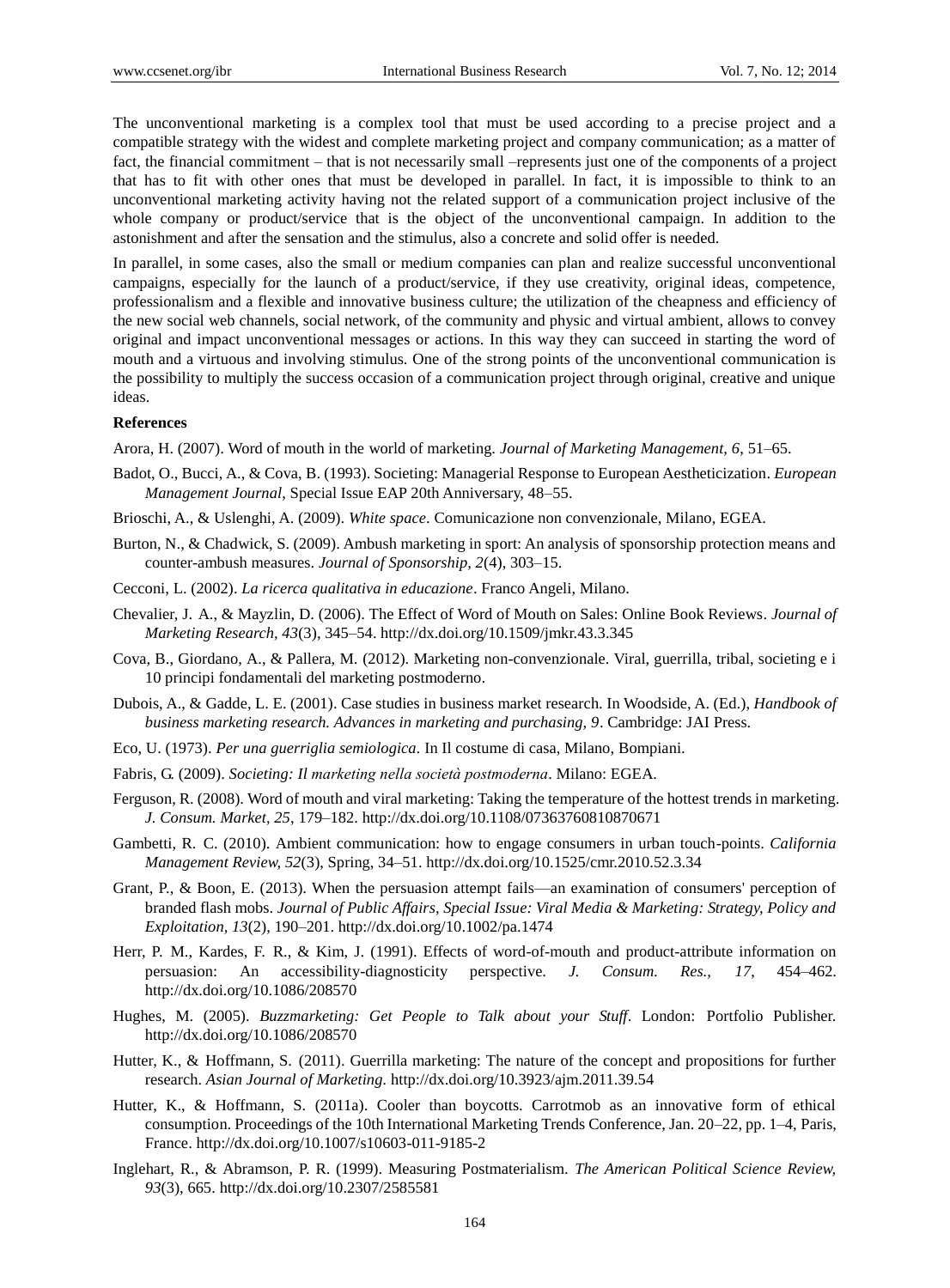- Kaplan, A. M., & Haenlein, M. (2010). Users of the world, unite! The challenges and opportunities of Social Media. *Business Horizons, 53*(1), 59–68. http://dx.doi.org/10.1016/j.bushor.2009.09.003
- Katz, E., & Lazarsfeld, P. F. (1955). *Personal Influence: The Part Played by People in the Flow of Mass Communications*. Glencoe: The Free Press. http://dx.doi.org/10.2307/3708755
- Kotler, P., Kartajaya, H., & Setiawan, I. (2010). *Marketing 3.0. Dal prodotto al cliente all'anima*. Milano, Il Sole 24 Ore.
- Kozinets, R. V. (2002). Can Consumers Escape the Market? Emancipatory Illuminations from Burning Man. *Journal of Consumer Research, 29*(1), 20–38. http://dx.doi.org/10.1086/339919
- Levinson, J. C. (1984). *Guerrilla Marketing: Secrets for making big profits from your small business*. Boston: Houghton Mifflin.
- Luxton, S., & Drummond, L. (2000). What is this thing called ambient advertising. Proceedings of ANZMAC 2000 Visionary Marketing for the 21th Century: Facing the Challenge Evaluations, Nov. 28-3 Dec., pp. 734–738. Griffith University, Queensland, Australia.
- Mostafa, M. M. (2011). *Wealth, Post-materialism and Consumers' Pro-environmental Intentions: A Multilevel Analysis across 25 Nations*. Sustainable Development.
- Munkhammar, R., Andersson E., & Gustafsson J. (2014). Guerrilla Marketing: Eye catching activities online.
- Payne, M. (1998). Ambush marketing: The undeserved advantage. *Psychol. Market., 15*, 323–331. http://dx.doi.org/10.1002/(SICI)1520-6793(199807)15:4<323::AID-MAR3>3.0.CO;2-A
- Phelps, J. E., Lewis, R., Mobilio L., Perry, D., & Raman, N. (2004). Viral marketing or electronic word-of-mouth advertising: Examining consumer response and motivations to pass along email. *J. Advertising Res., 44*, 333–348.
- Polese, F., Pels, J., & Brodie, R. (2011). Theorical Underpinning to Successful Value Co-creation. In Gummesson, E., Mele, C., & Polese, F. (Eds.), *Service-Dominant Logic, Network & Systems Theory and Service Science.* Giannini, Napoli.
- Prandelli, E., & Verona, G. (2006). *Marketing in rete*. Milano: McGraw-Hill.
- Putrevu, S., & Lord, K. R. (2003). Processing internet communications: A motivation, opportunity and ability framework. *J. Curro Issues Res. Advertising, 25*, 45–59. http://dx.doi.org/10.1080/10641734.2003.10505140
- Ritzer, G., & Jurgenson, N. (2010). Production, Consumption, Prosumption. The Nature of Capitalism in the Age of the Digital ‗Prosumer'. *Journal of Consumer Culture, 10*(1), 13–36. http://dx.doi.org/10.1177/1469540509354673
- Sandler, D. M., & Shani, D. (1989). Olympic sponsorship vs. 'ambush' marketing: Who gets the gold? *Journal of Advertising Research, 29*(4), 9–14.
- Schouten, J. W., & McAlexander, J. H. (1995). Subcultures of Consumption: An ethnography of the New Bikers. *Journal of Consumer Research, 22*, 43–61. http://dx.doi.org/10.1086/209434
- Simone, P. (2006). Brand it like the big boys: Guerilla marketing demystified innovation in the trenches. *Hudson Valley Business Journal, 17*.
- Sturman, A. (1998). *Case study Methods, in Education: the complete Encyclopedia.* Elsevier Science Ltd.
- Toffler, A. (1980). *The Third Wave*. New York: Bantam Books.
- Townley, S., Harrington, D., & Couchmann, N. (1998). The legal and practical prevention of ambush marketing in sports. *Psychol. Market., 15*, 333–348. http://dx.doi.org/10.1002/(sici)1520-6793(199807)15:4%3C333::aid-mar4%3E3.0.co;2-9

Website (2014a). http://www.hoovers.com/company-information/cs/company-profile.Red\_Bull\_GmbH

Website. (2014b). http://www.redbull.com

Yin, R. (1994). *Case study research: Design and methods (*2nd ed.). Thousand Oaks, CA: Sage Publishing.

- Yin, R. K. (2003). *Case study research: Design and methods* (3rd ed.). Thousand Oaks, CA: Sage.
- Zingarelli, N. (2010). *LoZingarelli 2010.* Vocabolario della lingua italiana, Zanichelli, Bologna.